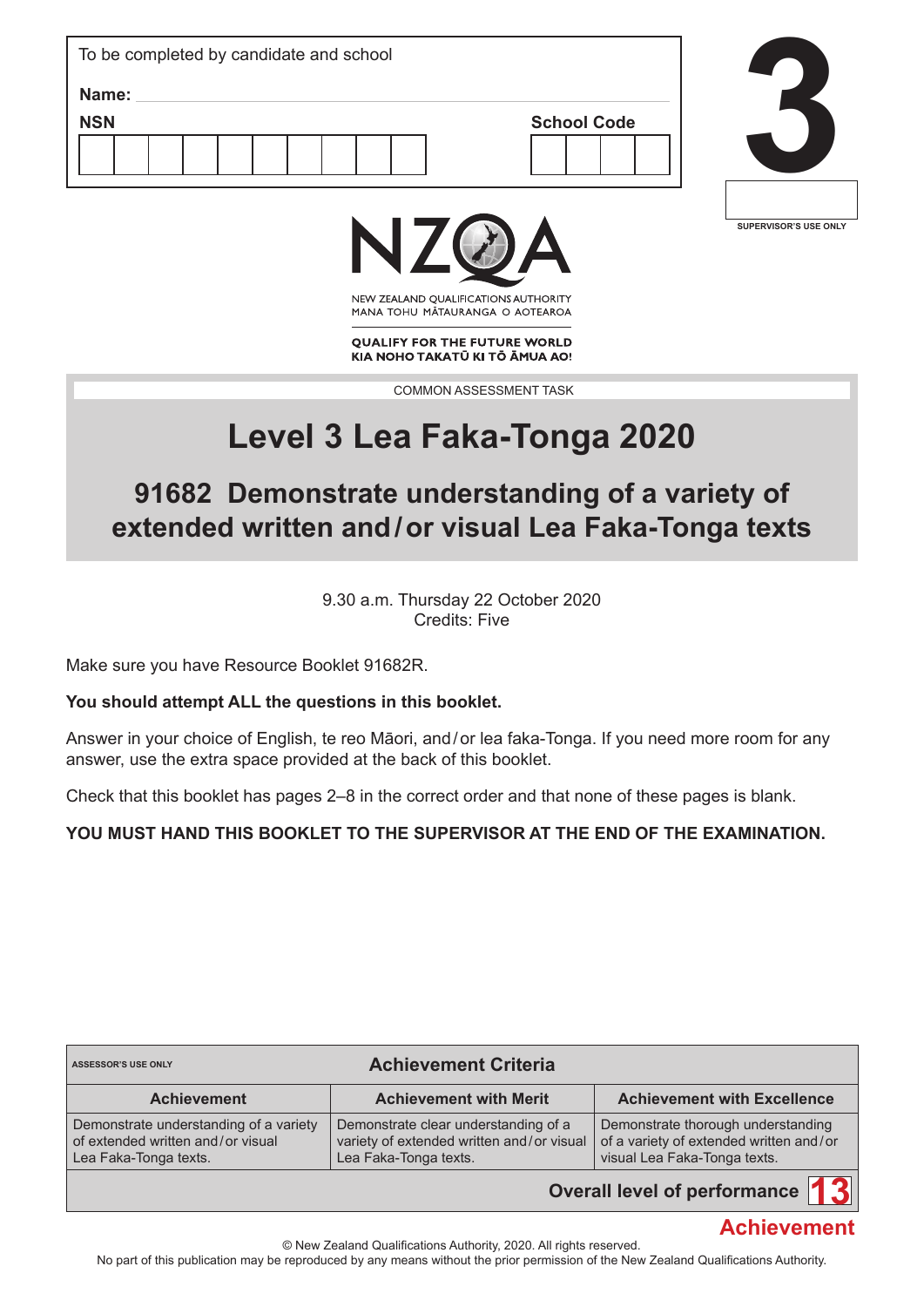#### QUESTION ONE: Ongoongo (News report)

Read Text A on pages 2 and 3 of the resource booklet.

Fakamatala'i 'a e 'uhinga 'oku mahu'inga ai ke fakahoko 'a hono langa 'o e  $(a)$ hala-fakakayakaya Fanga'uta.

Explain why it is important to have the Fanga'uta bridge built.

oko mahu'inga ko langa 'o e hala-fakakavakava ve <u>'a e fononga ango 'o e kakai mei</u> holoki Uafu Kuini Saloto ki he malg'e vakapuna he Fua'amotu Kakoe mahu'inga taha 'e malava ai ke fetukutuku kwi ai e kakai mei Nuku'alofa he 'oku ma'u lato lei ha Feitu'u Vahe 'oke to ema'olunga ange hang Hahake. Koe hala-fakakavakava  $1010 \text{ m0}$ pasikala  $VPCC$ ha leje lava ai  $ando$  $\mathcal{P}$  $halc$  $ue$  $\alpha$  $mO$   $\rho$ 

Lea Faka-Tonga 91682, 2020

ASSESSOR'S

USE ONLY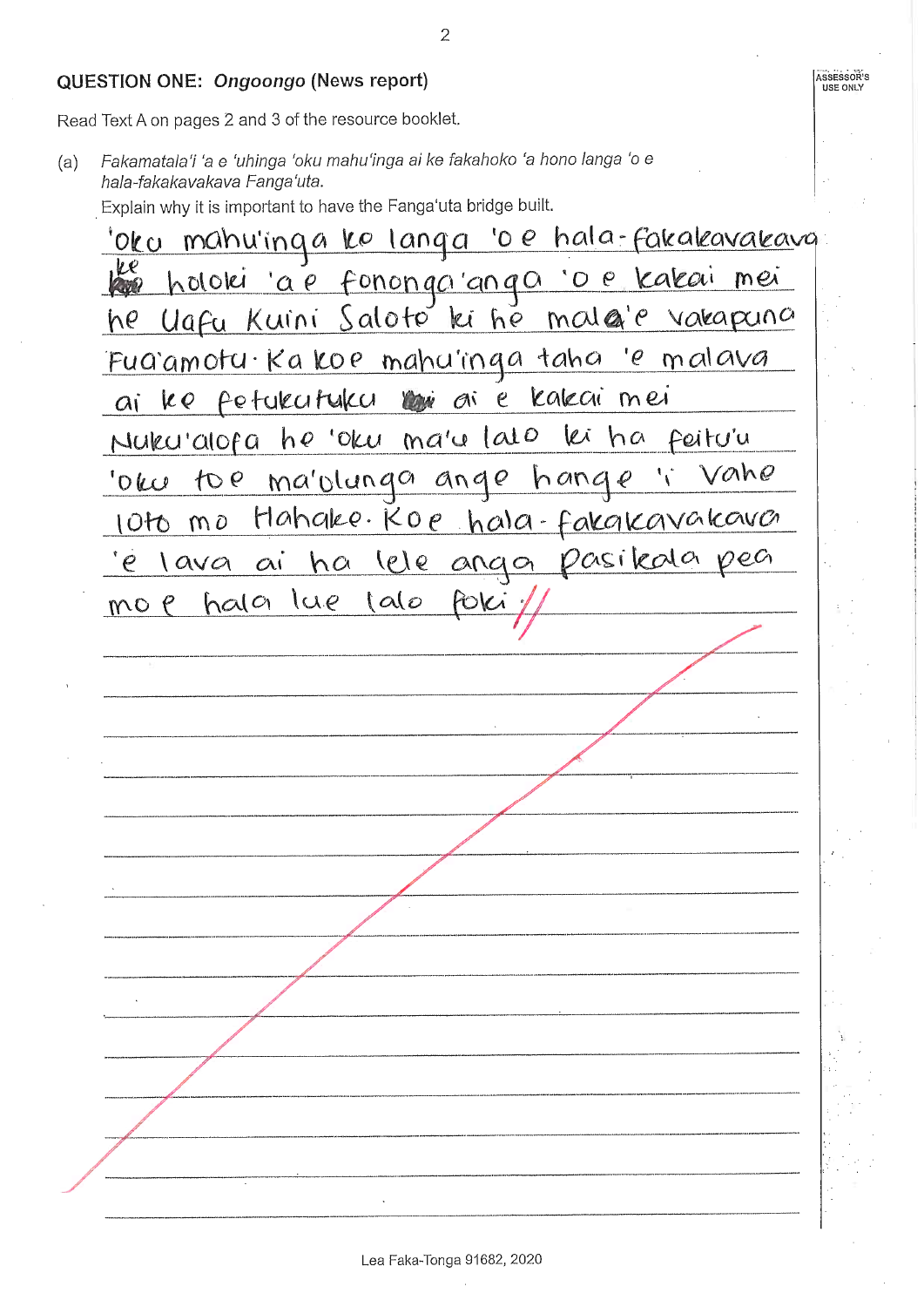Ko e hã e 'uhinga 'e fu'u mamafa ai hono langa 'o e hala-fakavakava Fanga'uta'? Assessor's  $(b)$ **USE ONLY** Fakamatala'i fakaikiiki mai ho'o tali' 'o ngāue'aki e fakamatala 'i he konga tohi. Why will it be expensive to build the Fanga'uta bridge? Explain your answer with details from the text. <u>Koe'uhinga 'e fu'u mamafa ai hono</u>  $10000$ <u>'o e hala fakakavakava he 'oku</u> remau <u>ke fai kiai ha ng aue lahi.</u> **Antonio** 'Olu Piemau ha neangth Sitalia hange maka kelekele Loloto  $^{\circ}$  0  $^{\circ}$ lealasi  $LOQ$ morua moha ngaahi OKU taufatunga  $000$ iala-fakakavakava  $lawa$ <sub>n</sub> $pullQ$ have Colost"  $\theta$  $\mathbf{\Omega}$  $0.00000$  $K100$ LAGIAGE makehe hange Koe  $nq\bar{a}uq$ ha  $p$   $\alpha$  $LO$ Lai ke fakañoko moe KUO pau talanca asi he fetafeciki  $O\Lambda$   $C$ tahi  $MO$   $P$ lei he Savea  $peau$ mablunga  $\varrho$  $\Omega$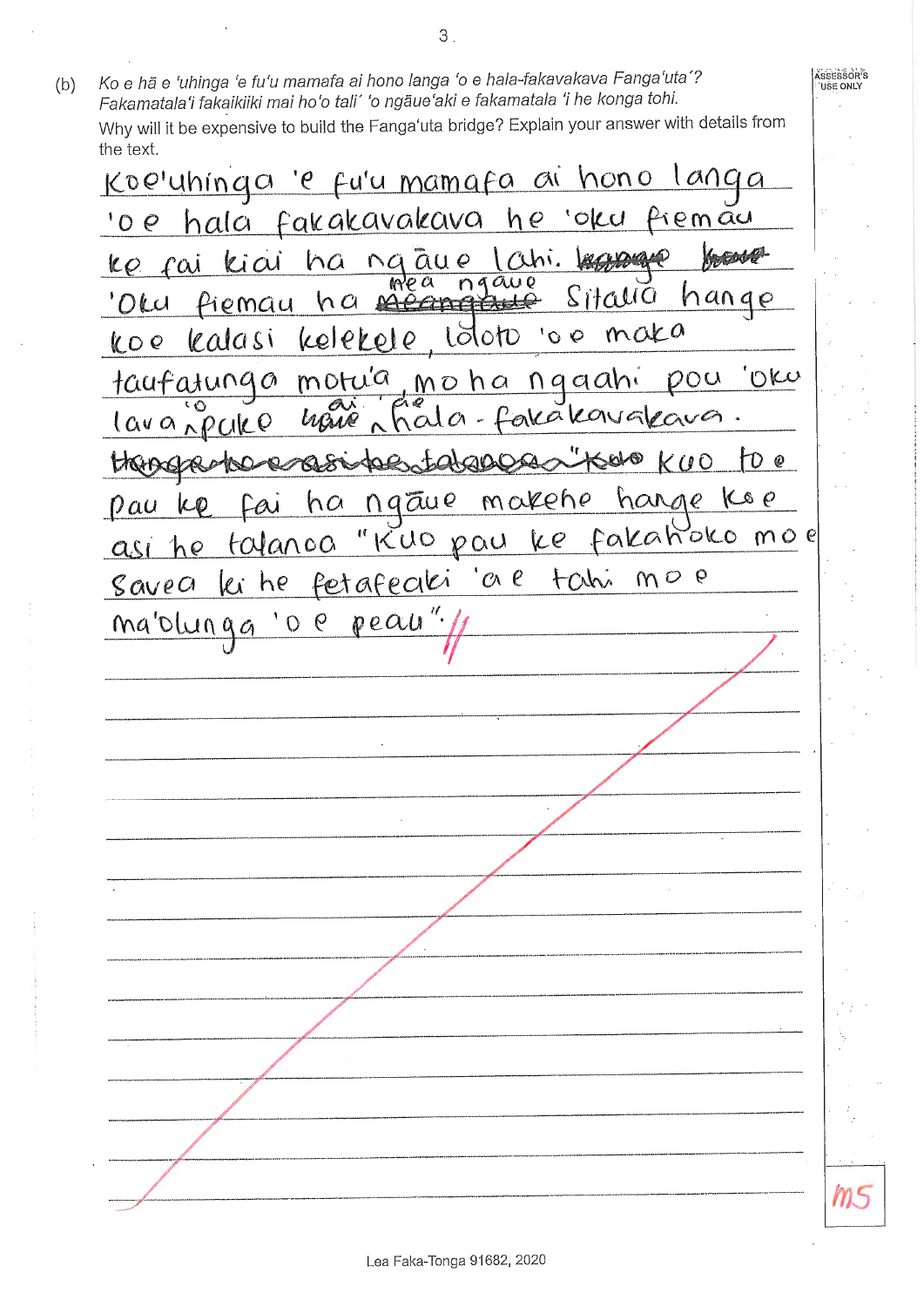#### QUESTION TWO: Faka'eke'eke (Interview)

Read Text B on pages 4 and 5 of the resource booklet.

Fakamatala'i mai pe ko e hã e ngaahi uesia na'a' ne tataki 'a Lupe ke ngãue 'i he tafa'aki 'o  $(a)$  $e$  faito'o'.

Explain what influences led Lupe to a career in medicine.

Ko Lupe na'e tupuhako 'i ha komiuniti 'oku e kau fefine lelei mo ngáue takimu'a ai 'i he naãue tataki  $^{\prime}$   $\alpha$  $LQPO$  $re$  $malohi \cdot ko$  e les ene m anako  $+a\beta a'abc$ Paito's  $h \rho$  $\ddot{\mathbf{c}}$  $\mathcal{O}$ fakatata Sio ki hono tangata  $\mathbb{F}_A$  $h\rho$  $\ell$ tangata ene <u>he ngaah</u> ferita tohi  $k$ aupito Pea ne sai li a  $\mu_{\mathcal{D}}$  $hP$  $OZ$ hono Nc l Mary teurag tengester  $tnn$ 

'Oku anga fēfē 'a e vakai 'a Lupe ki he'ene ngāue ko e toketā fai-tafa?  $(b)$ How does Lupe view her work as a surgeon?

ngay e  $V \cap P$ koene 'Ok u  $|cu|$ 0 Q KR Av **CARD AN** Mais **Charless** Monuja We naau e 'oku Dea 'Oku ne manako  $\mu$ hi  $\mathcal{O}$  $QUP1$  $l$  an $\hat{u}$  $1$  $\alpha$ n

ASSESSOR<sup>I</sup>S<br>| USE ONLY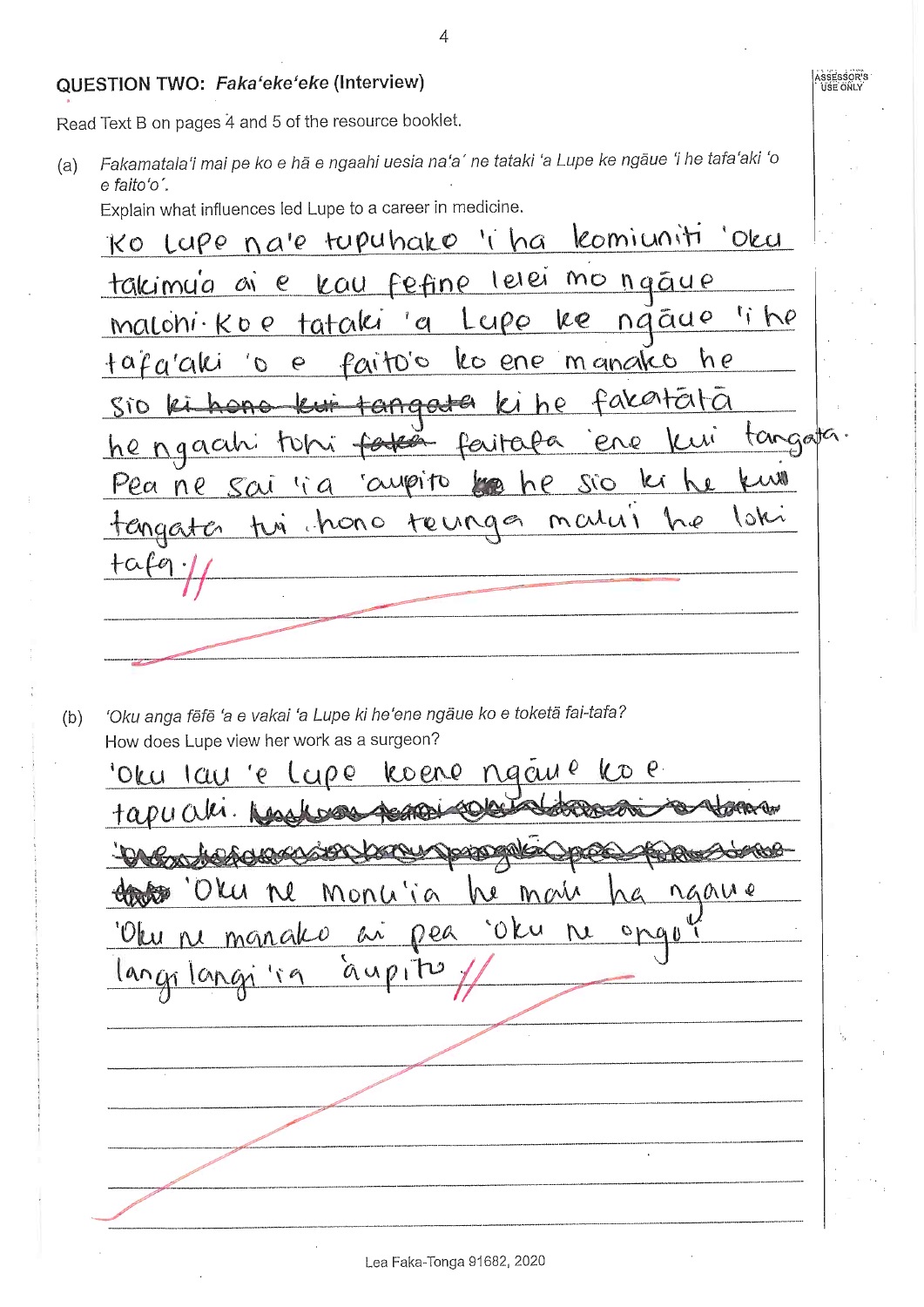ASSESSÖR<sup>I</sup>S<br>USE ONLY Ko e hā 'a e ngaahi fekau 'oku faka'amu 'a Lupe ke vahevahe'?  $(c)$ What messages does Lupe want to share? FOOLOVARAL Ke vaspovatia ja Hange koe lau Dedson toier MO he talanoa "'oku mahuinga ke  $Lap$  $\mathbf{e}^{\prime}$ <u>fa'ifa'itaki 'anga ketau vakai kidi</u> 'r ai ha koe'uhi ke fakalotolahi'i e to'u tangata ako koi talavou o pasifiki lee now hl 'i he tapa'alei 'o e faito'o Re ngāue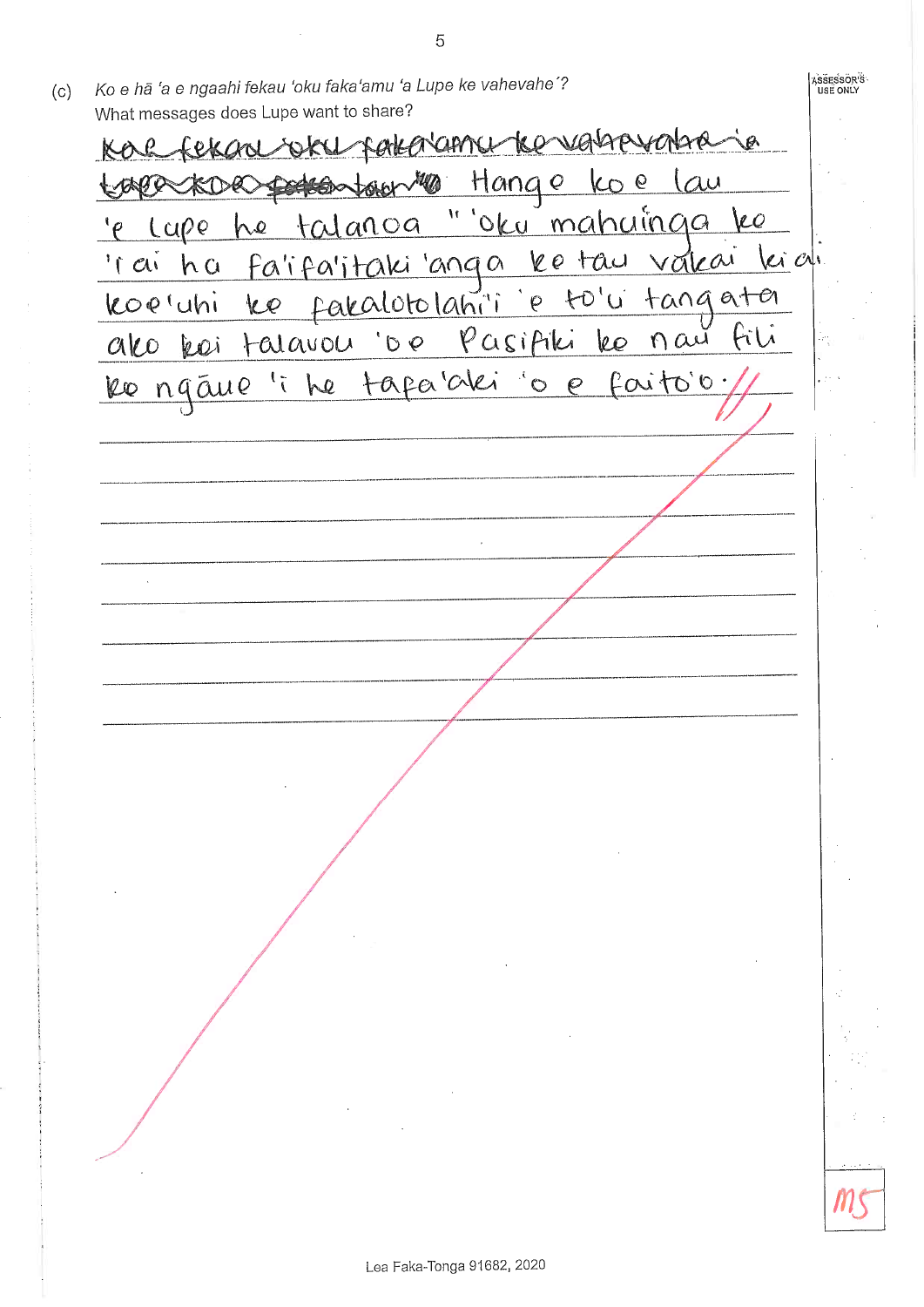ASSESSOR'S<br>USE ONLY QUESTION THREE: Talanoa fakatātā (Parable) Read Text C on page 6 of the resource booklet. Ko e hã e 'uhinga na'e fakakaukau ai e tamai' ke ne vahevahe ange 'a e talanoa' ni ki hono  $(a)$ 'ofefine'? Why do you think the father shared this story with his daughter? <u>Koe'uninga na'e vahevaho ange ai tamai</u> talanoa ko'eni he koene ofetine  $^1$ O $\rho$ peana'e nao moui fakamamoni aupito likai ke ilo pe koeha hamea ko feu KO moini fakalakalaka ai 'ae hone Ko e hā ha 'uhinga 'oku toe loloto ange 'oku muimui mai he talanoa fakatātā ko 'eni'?  $(b)$ What is the deeper meaning behind the parable? <u>Koe'uhinga oe talanoa ko'eni 'oku fekuu'aki</u> faingataig kuo hoko a 'ia 'oku  $\sqrt{a}$  MO e teo e vai liti W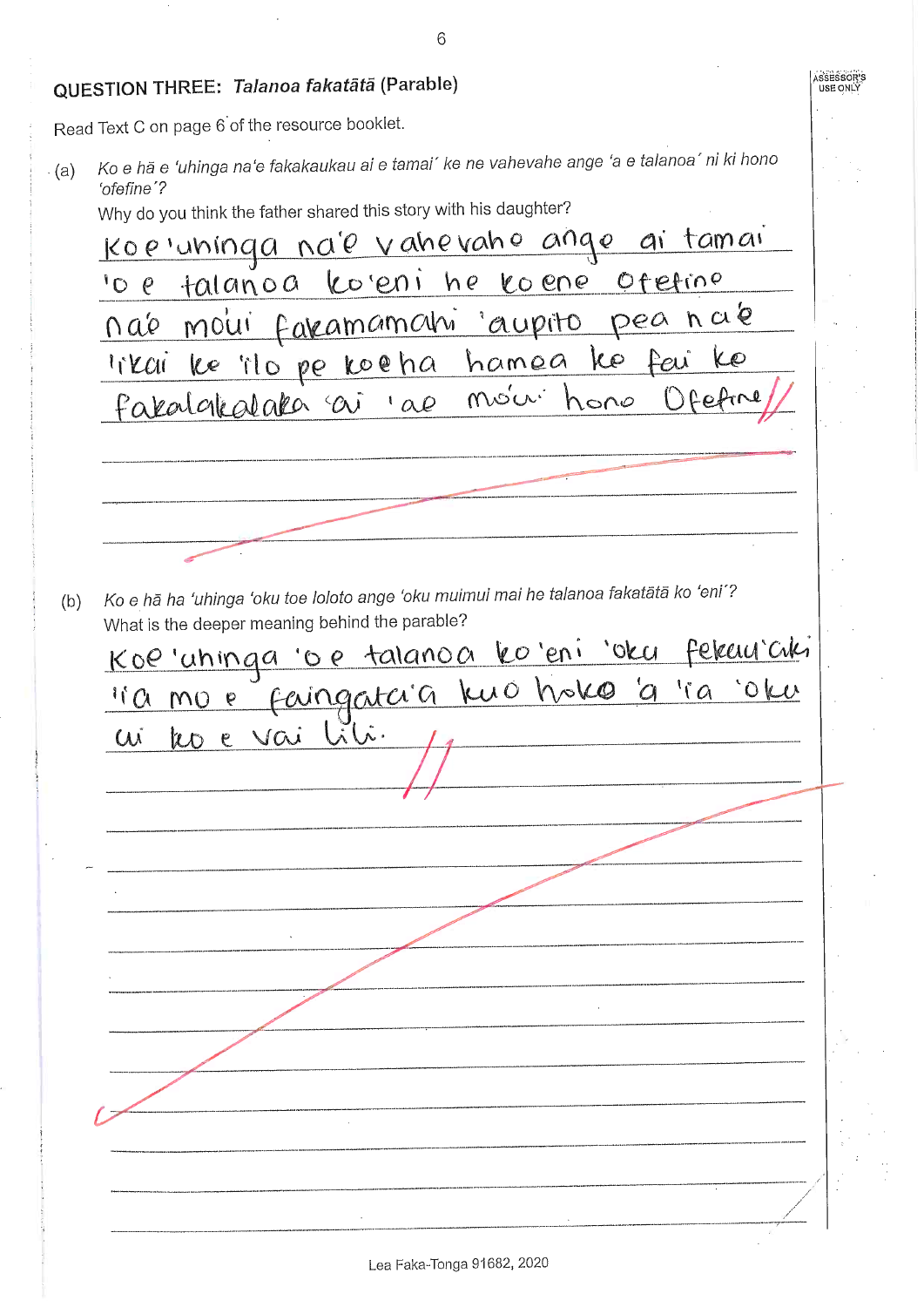ASSESSOR'S<br>USE ONLY Ko e hā ho'o fakakaukau ki he founga na'e ngāue'aki 'e he tamai' ke fakahoko 'ene fekau' ki  $(c)$ hono 'ofefine'? Na'e a'u lelei nai 'ene fekau? Fakamatala'i fakaikiiki mai ho'o tali' 'o ngāue'aki e fakamatala 'i he konga tohi. What do you think of the method the father used to convey his message to his daughter? Was it effective? Explain your answer with details from the text. Ko'eku fakakaukau ki he Founga Celei koe 'uhi oru 'Oku aupito malaup <u>le ji </u> fama ngaah mahino'i 'ele  $O$   $Fe$ jN 'are ko  $\mathcal{A}$  $10\omega$  $Q\mathcal{N}$ moiri OKU tou ere  $\mathfrak{g}^{\dagger}$  $\overline{\mathbf{1}}$ RON ata'a Delxi  $\alpha$ an Oku  $P_{\varrho}$ Ne  $Po'imon$ OFi  $Dirin$ 

Lea Faka-Tonga 91682, 2020

 $\overline{7}$